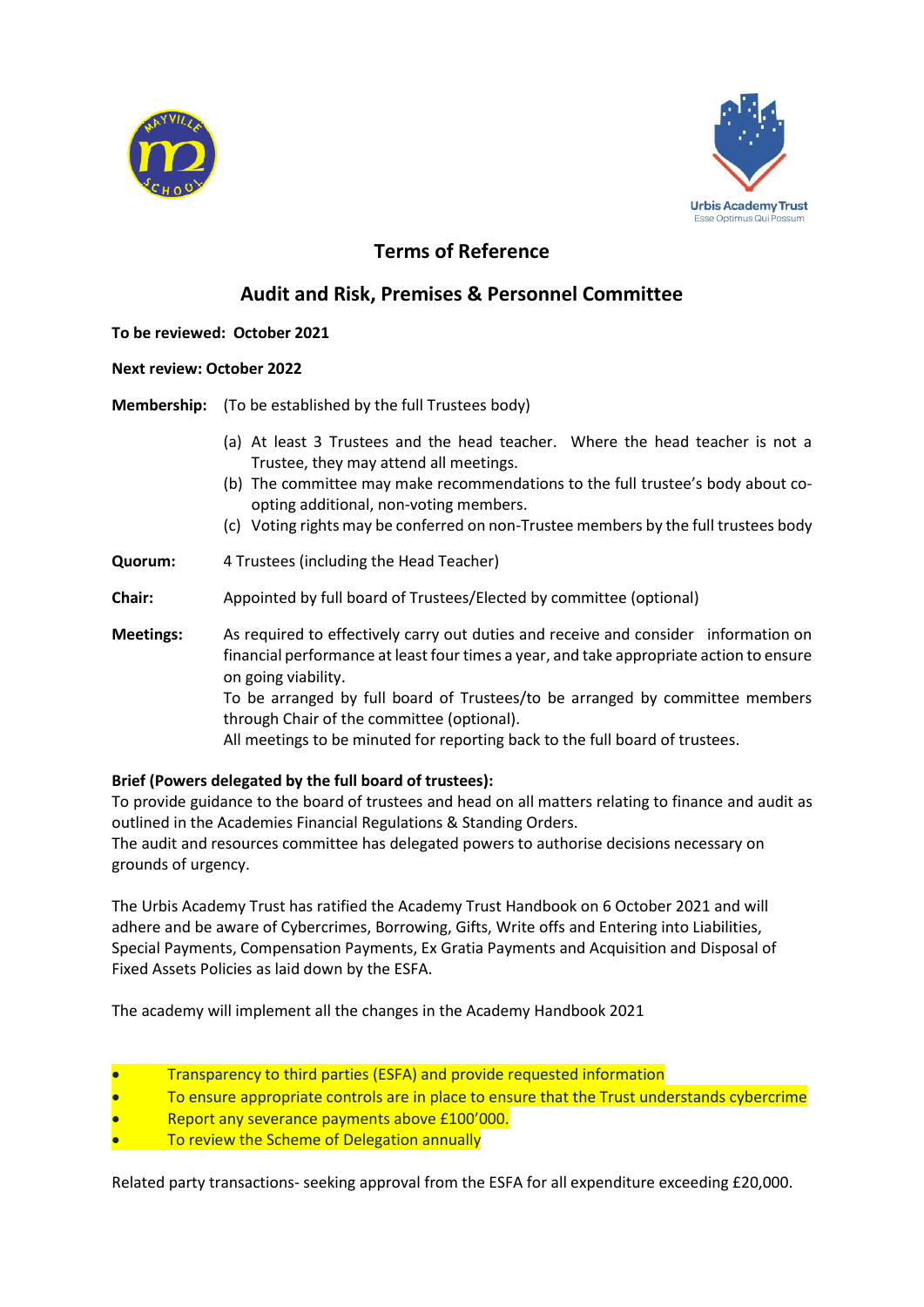Controlling Executive Pay – reporting any salaries over £150,000,or more than 1 salary of over £100,000. Including in the accounts return any post holders with an equivalent pay of over £100,000. Scrutinising all associated benefits and costs of the Executive head.

Scrutinising the budget – Preparing monthly management reports, sharing these reports six times per year and sharing monthly financial reports with the Chair of the Trust.

- Acting on audit findings Ensuring all findings of audit reports are shared with Trustees.
- Follow new guidelines on Good Estate Management for schools.
- Report and publish details of Gender pay gaps
- Reporting and scrutinising the Trusts Risk Register
- Ensure all staff understand the Whistleblowing Policy and who to report to.

These will include:

- To be aware of and to ensure compliance with the Academy Trust Handbook
- Oversight of the day-to-day operation of the Academy Finances, with due regard for the requirements of the Academy Trust Handbook and the Academy Funding agreement
- Receiving regular financial reports from the head teacher.
- Preparing financial reports for presentation to the full trustee body and outside organisations eg. ESFA, LBWF, OFSTED, etc.
- Drawing up the annual budget in light of delivering the National and wider curriculum and other school needs for submission to the full trustees body for approval.
- To prepare and review the detail financial policy statements, including consideration of longterm planning and resourcing.
- To monitor income and expenditure of all funds and to report the financial situation to the full Trustees Body each term.
- Working with the head teacher and reporting to the full trustees board on the outturn figures provided by the ESFA.
- Managing and monitoring the agreed budget in accordance with the school's financial regulations.
- Working with other committees to implement the financial aspects of the school's plans and policies
- Ensuring that good practice, as laid down in the Academy Trust Regulations & Standing Orders, is followed in the management and administration of school's finances.
- Scrutinising the Trust's accounts.
- Maintain a charging policy for the school.
- To monitor the impact of spending decisions upon education achievement in the Academy.
- To monitor the impact of spending decision upon educational achievement in the Academy.
- Ensure the school offers value for money by using the three E's Economy, Efficiency and Effectiveness and how this is evidenced.
- To report its deliberations to the full Trustees Body at each of its meetings.
- To review regularly the detail of the agreed financial Policy and Procedures.
- To monitor the work of appointed contractors, in the preparation and implementation of contracts and to monitor and review arrangements for cleaning, grounds maintenance and school meals in line with the financial procedures agreed by the trustees body.
- To agree procedures to be followed for carrying out emergency work and to make recommendations about delegation to the Head Teacher for taking appropriate action on behalf of the Trustees Body in the event of any emergency.
- The tendering process must support value for money considerations, that is, of quality or fitness for and delivery against price, in all purchases of works, equipment, goods and services.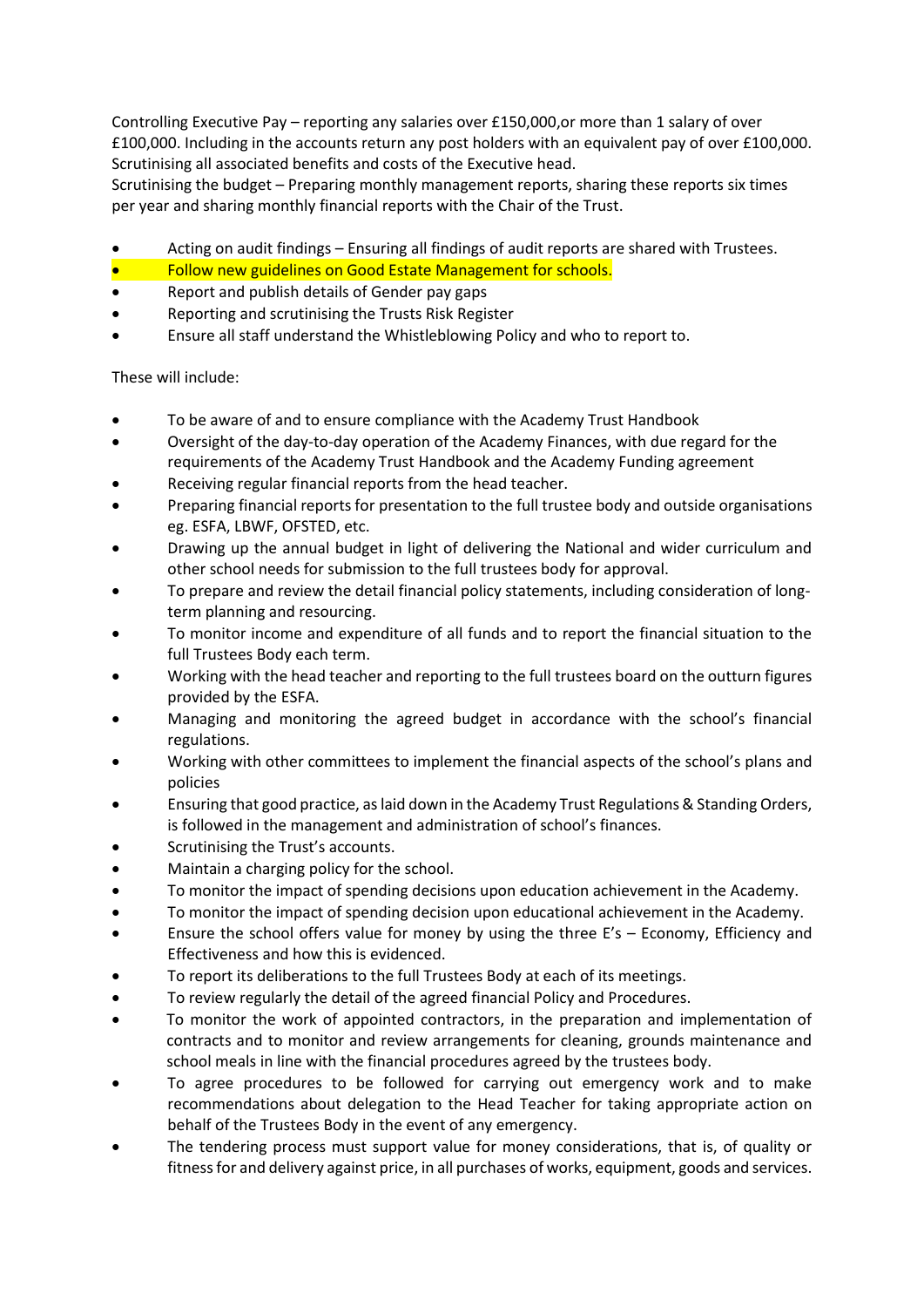Except where is a good reason to the contrary, contracts should normally be placed on a competitive basis, the lowest tender of three to be accepted; where a different decision is taken the reasons for it should be documented on a Purchase Order Waiver form, with the reasons for the decision. Contracts should also be reviewed and renegotiated at regular intervals as appropriate. All contracts must adhere to the Tendering and Procurement Policy.

- Between meetings of the Finance Committee amounts of up to £5,000 can be authorised at the Head Teacher's discretion. Such transactions to be reported to Finance Committee at the next scheduled meeting.
- Advise the Trustees Body and Accounting Officer on the adequacy and effectiveness of the Academy Trust's governance, risk management, internal control and VfM systems and frameworks. An annual report will be produced by the Audit/Risk Committee in this regard.
- Risk Register and Risk Strategy to be presented to the Finance committee on an annual basis.
- The audit committee must review the risks to the internal financial control at the trust and agree a programme of works to address, and provide assurance on, those risks.
- The arrangements, which involve a supplementary programme of internal audit work performed by the external auditors, should be finalised and proposal approved by the relevant committee.
- To report and seek approval from the ESFA for all good and services exceeding £20,000
- Trustee's to report any fraud, irregularity or theft exceeding £5,000.
	- The board is required to appoint an accounting officer and a chief financial officer(CFO)
	- The trustees must appoint a clerk
	- The CFO must complete the school resource management self-assessment tool
	- The school must adhere to the new guidance on internal scrutiny(risks)
	- Review the Scheme of Delegation annually
	- Review the Internal/external auditor's plan each year
	- Review the annual report and accounts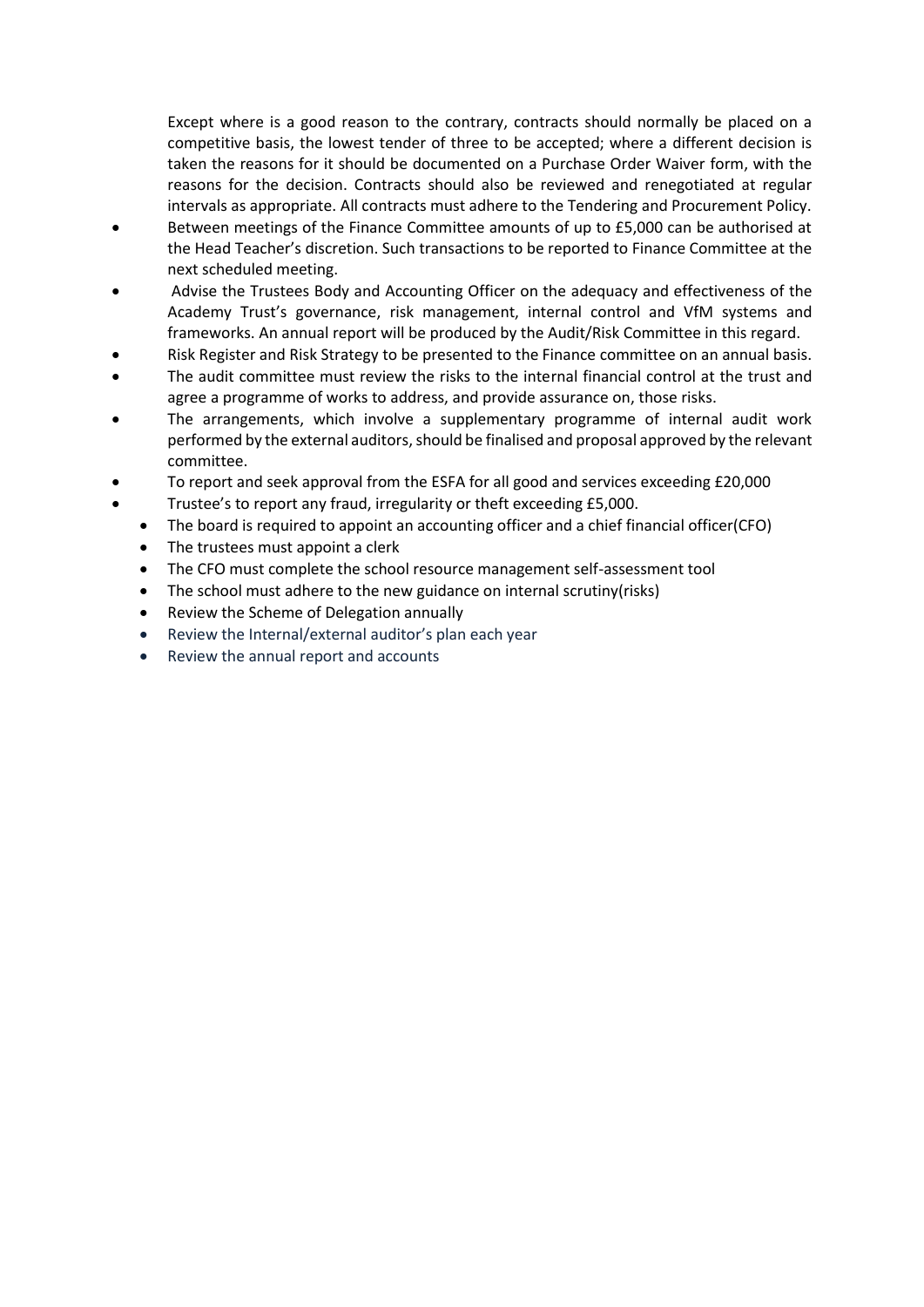#### **Terms of Reference**

#### **Premises Committee**

#### **To be reviewed October 2022**

#### **Quorum: 3 Trustees**

## **Brief (Powers delegated by the trustee's body):**

- To provide support and guidance for the head on all matters relating to the school premises and grounds, security and health and safety.
- To approve the Estates Strategy and Premises Plan
- To understand and complete the self-assessment tool for Good Estate Management in Schools
- To inspect the premises and grounds and prepare a statement of priorities for maintenance and development for the approval of the trustee's body.
- To approve the costs and arrangements for maintenance, repairs and redecoration within the budget allocation.
- To oversee the preparation and implementation of contracts.
- To ensure that the school complies with health and safety regulations.
- To prepare a lettings and charges policy for the approval of the trustees body.
- To ensure any necessary liaison with the Local Authority's Capital & Development Service.
- To ensure that staff are advised of grievance procedures.
- To advise on/implement disciplinary procedures as required.
- To make recommendations to the audit and risk Committee about salaries, pay policy, awards and other personnel related costs, especially in relation to the annual budget.
- To undertake the initial negotiations with professional associations and unions redundancies and major restructuring.

If any agreement is made to allow non-school groups or organisations to use the premises, appropriate checks will be made before agreeing the contract. Usage will be monitored and in the event of any behaviour not in-keeping with the Tackling Extremism and Radicalisation Policy, the school will contact the police and terminate the contract.

#### **Pay Committee**

Additionally, trustees bodies may wish to set up a Pay Committee to deal with the salaries-related issues mentioned above, including:

- Monitoring and reviewing the Whole School Pay Policy.
- Reviewing staff salaries (including head teacher, deputy head and teachers' salaries).
- Making recommendation to the Finance Committee about personnel salaries costs.